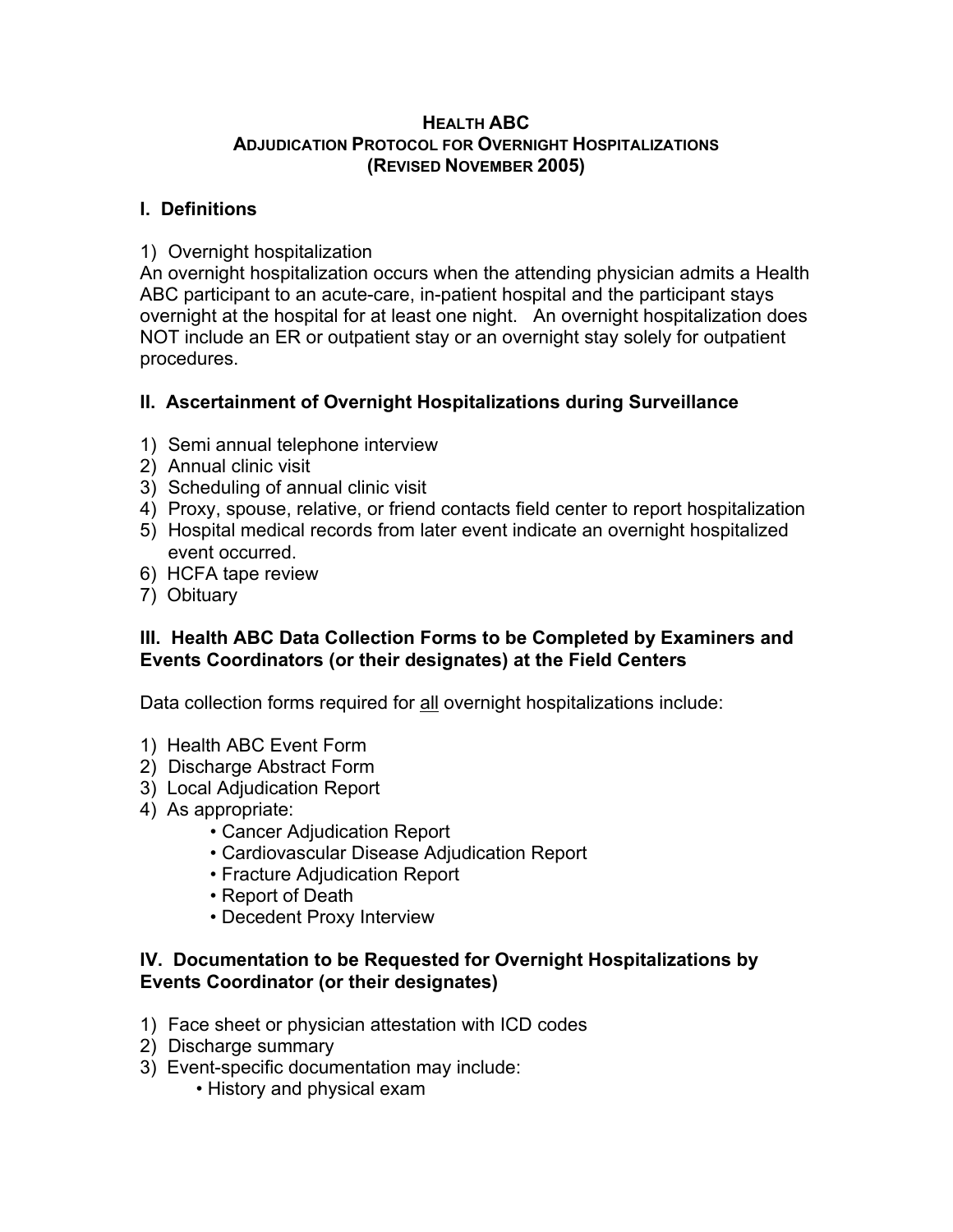- ECG
- Cardiac enzymes
- Cardiac catheterization
- Stress test
- Echocardiography
- Carotid dopplers
- Carotid angiogram
- Lower extremity doppler
- Lower extremity angiography
- Exercise test
- CT head
- MRI brain
- Neurology consult
- Chest x-ray report
- Arterial blood gases report
- Pulmonary function test results
- Microbiology report of blood culture, sputum culture, transtracheal aspirate, bronchial brushing, or biopsy
- Endoscopy report
- Upper GI report
- Angiography report
- Barium enema/lower GI report
- Radiology report
- Pathology report
- Death Certificate

# **V) Procedures**

Once the Health ABC field center learns about the overnight hospitalization of a participant, the following protocol should be followed:

- 1) An Event Form is completed by an examiner or Event Coordinator at the local field center once notified of the overnight hospitalization. Check the appropriate box in Section #3 "Overnight hospitalization (exception for cancer, fracture(s), and pneumonia)." If the overnight hospitalization is for a cancer, fracture(s) or pneumonia, check either "Cancer", "Fracture(s)", or "Pneumonia."
- 2) The completed Event Form is scanned into data system.
- 3) A copy of the Event Form is forwarded to the Event Coordinator at the local field center.
- 4) The Event Coordinator enters tracking information into the web-based D and D tracking system.
- 5) The Event Coordinator requests:
	- a) Face sheet or physician attestation with ICD codes
		- b) Discharge summary
		- c) Event-specific documentation (refer to Section IV above)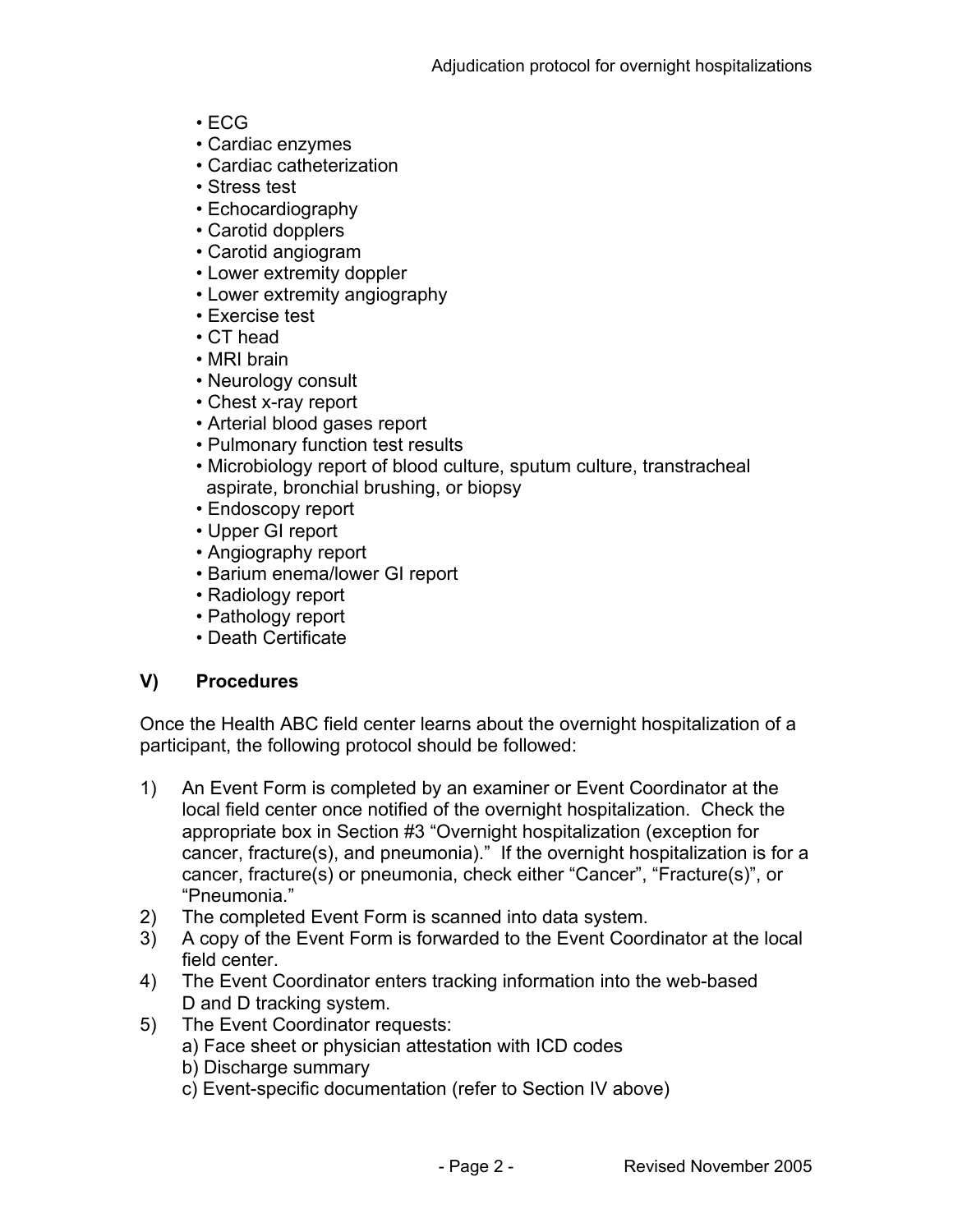d) Records of medical history and physical exams (preferred)

- 6) The Event Coordinator notes first request for documentation in the D and D tracking system.
- 7) If necessary, the Event Coordinator makes second request for documentation.
- 8) The Event Coordinator notes second (and all additional) requests for documentation in the D and D tracking system.
- 9) All documentation received is noted in the D and D tracking system.
- 10) Once all documentation is received, the appropriate data collection forms, including the Discharge Abstract Form and the Local Adjudication Report is completed.
- 11) Event Coordinator notes the date the event packet is complete (documentation received and all appropriate data collection forms filled out) in the D and D tracking system.
- 12) Once the overnight hospitalization is adjudicated locally according to the protocol, all data collection forms related to the event are entered into the data system.
- 13) The final status of the adjudicated overnight hospitalization is entered into the D and D tracking system. The event is officially closed out.

# **VI) Completing the Local Adjudication Report**

Question #1: Record the Health ABC Event Form reference number from the lower left-hand corner of the Event Form.

Question #2: Record the date that the participant was admitted to the hospital as stated on the face sheet or discharge summary.

Question #3: Record the date that the participant was discharged from the hospital as stated on the face sheet or discharge summary.

Question #4: Check all of the conditions and/or diagnoses that were present during the entire interval of the hospitalization.

b) Indicate whether the conditions/diagnoses that were present during the hospitalization were current events, definitely not current events, or whether it was possible that they were current events.

c) Indicate whether the conditions/diagnoses present during the hospitalization were the primary reason for the hospitalization. Only one reason should be marked.

Question #5: Indicate all of the supporting documents that are attached to the Local Adjudication Report. If documents other than those listed in Question #5 are attached, please mark "Other" and specify what the documents are. Please do NOT staple supporting documents to the back of the Local Adjudication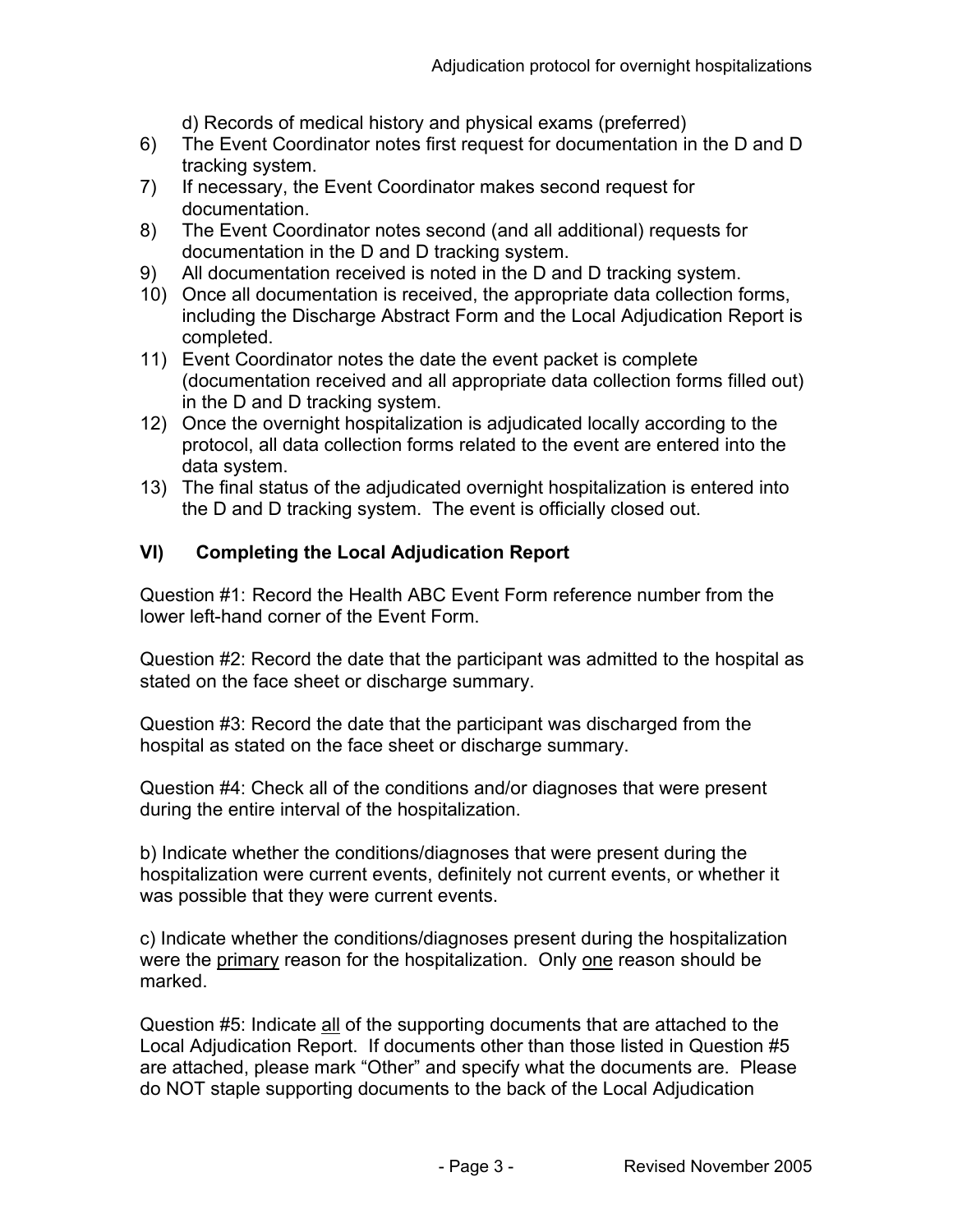Report, since this may interfere with the scanning of the form; use binder clips to attach documents to the Local Adjudication Report.

Question #6: Mark the appropriate criteria for symptomatic or surgery for carotid artery disease, corresponding to question 4 d.

Question #7: Mark the appropriate diagnosis and criteria for peripheral arterial disease, corresponding to question 4e.

Question #8: Mark the appropriate stroke subtype and criteria for stroke, and if the stroke was procedure-related, corresponding to question 4f.

Question #9: Mark the appropriate criteria for TIA, corresponding to question 4g.

Question #10: Mark the appropriate diagnosis and criteria for chronic pulmonary disease, corresponding to question 4h.

Question #11: Mark the appropriate criteria and organism, if known, for pneumonia corresponding with question 4i.

Question #12: Mark the appropriate diagnosis and criteria for upper GI disease, corresponding with question 4j.

Question #13: Mark the appropriate diagnosis and criteria for lower GI bleed, corresponding with question 4k.

Question #14: Mark the appropriate diagnosis and criteria for abdominal hernia, corresponding with question 4l.

Question #15: Mark the appropriate criteria for BPH, corresponding to question 4m.

Question #16: Mark the appropriate criteria for an acute diabetes event, corresponding with question 4n.

Question #17: Mark the appropriate diagnosis and criteria for gallbladder disease, corresponding with question 4o.

Question #18: Mark the appropriate diagnosis and criteria for dementia, corresponding with question 4r.

Question #19: Mark the appropriate location and diagnosis for osteoarthritis joint surgery, corresponding to question 4s.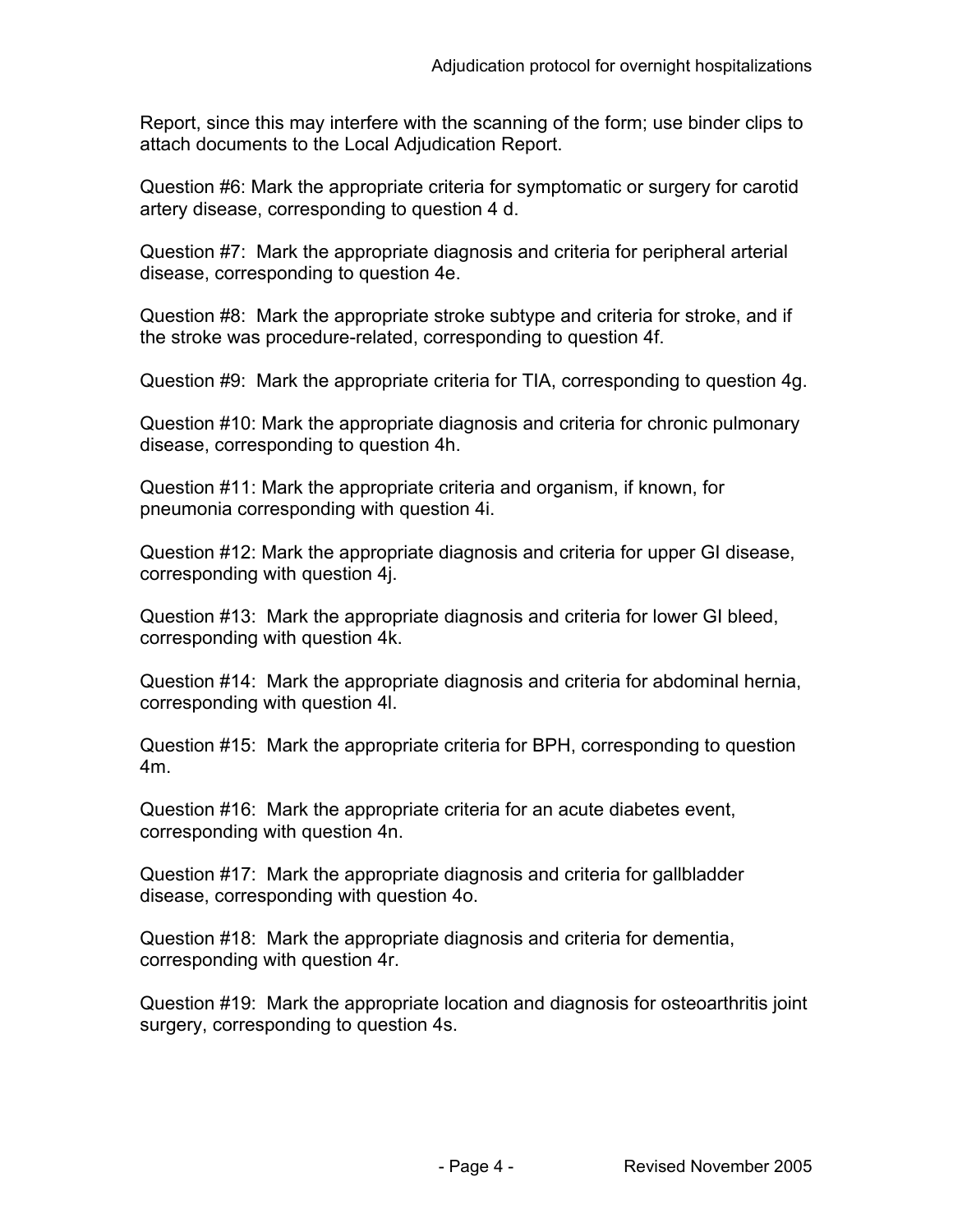# **VII) Decision rules**

- 1. Do not code/list chronic conditions on the local adjudicator form unless there was an acute exacerbation or new treatment for that condition during the hospitalization.
- 2. If a diagnosis was made of a condition not listed in question 4 a-t, then enter a brief text field in question 4 u and enter the associated diagnosis code based on the following categories:
	- 1. Infectious diseases
	- 2. Neoplasms (only benign because malignant will be in 'cancer')

3. Endocrine, nutritional and metabolic diseases, and immune disorders

(not including DM because there's a separate category for us) 4. Diseases of the blood and flood forming organs

- 5. Mental disorders (not including dementia or depression)
- 6. Diseases of the nervous system and sense organs

7. Diseases of the circulatory system (not including MI, angina, CHF,

stroke, TIA, carotid disease, aortic aneurysms, LEAD)

8. Diseases of the respiratory system (not including COPD, emphysema,

chronic bronchitis, asthma, or pneumonia)

9. Diseases of the digestive system (not including our upper GI disease

groups or lower GI bleeding, or abdominal hernia, or gallbladder disease)

10. Diseases of the genitourinary system (not including BPH)

11. Diseases of the skin

12. Diseases of the musculoskeletal system and connective tissue (not

including osteoarthritis)

13. Symptoms, signs and ill-defined conditions (we would discourage

using this unless an etiology for a symptom could not be identified such

as chest pain unknown etiology, vertigo etc)

14. Injury and poisoning (not including fractures)

15. Coronary revascularization (CABG, PTCA, stent)

3. Regarding the specific questions below:

Q7. Renal artery disease, subclavian steal syndrome, and other arterial disease not noted in these choices should be noted under Q4.u. Other diagnoses on p. 2.